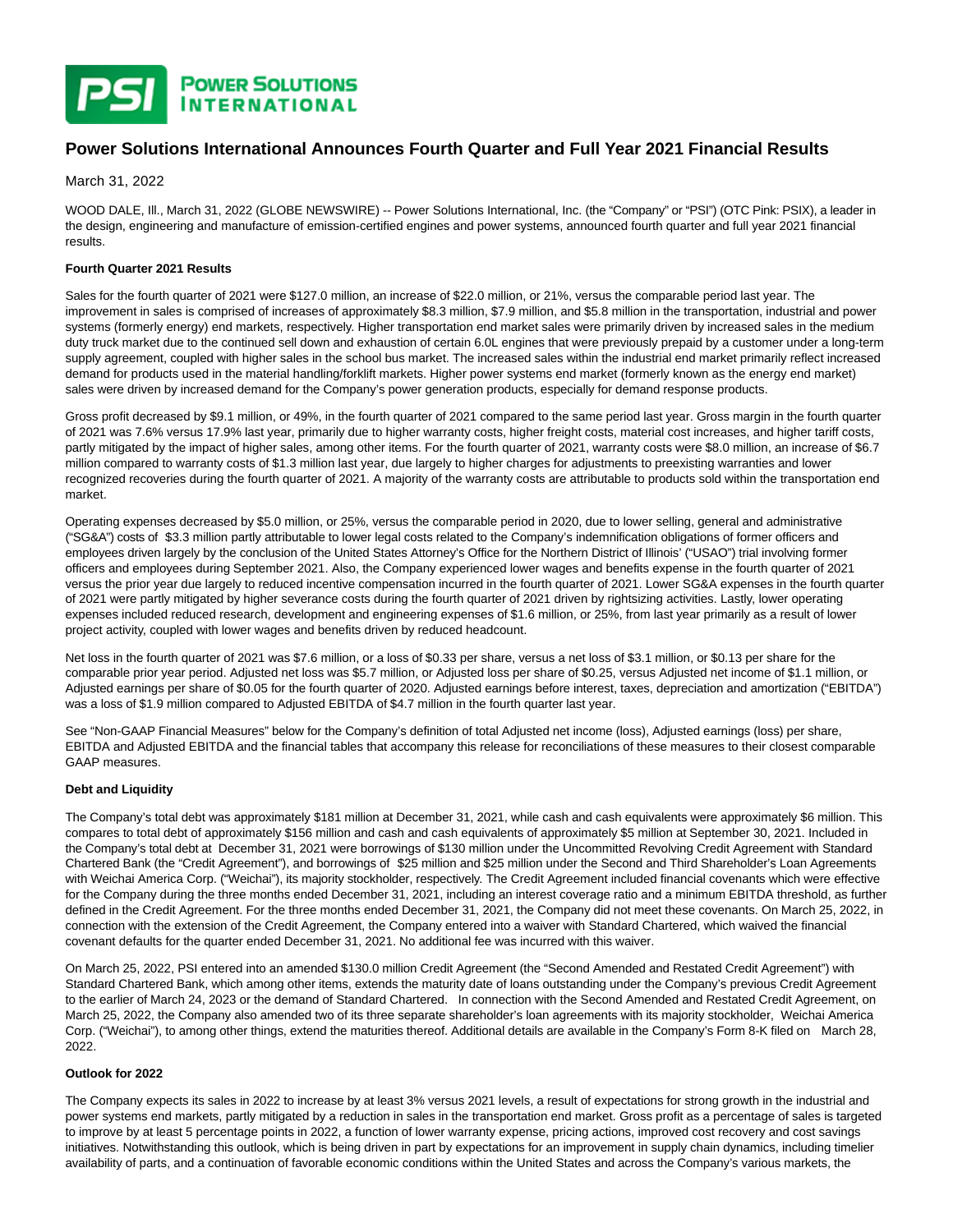Company cautions that significant uncertainty remains as a result of supply chain challenges, inflationary costs, commodity volatility, and the COVID-19 pandemic, among other factors.

#### **Management Comments**

Lance Arnett, chief executive officer, commented, "Increased demand from our customers across all end markets contributed to strong sales growth in the fourth quarter despite continued supply chain challenges that impacted our ability to timely meet certain orders. Higher material and shipping costs, among other factors, have also continued to impact our profitability despite higher sales. We're not pleased with our financial results and we continue to take action to drive improvements."

Arnett added, "To this end, we've taken significant actions to implement an improved supply chain and operations planning process to drive lower inventory, improve productivity and better our on-time delivery to customers. Also, during 2021 we took several steps to improve our cost structure through rightsizing initiatives, which when coupled with attrition contributed to the elimination of approximately 100 positions, or 12.5% of our total headcount. We also continue to review our facilities footprint in light of anticipated growth and efficiency gains. To date, this review resulted in the exit and sublease of a materials and warehousing facility which is expected to generate savings of approximately \$0.9 million in 2022."

Arnett continued, "As we enter 2022, we believe that demand from our customers remains favorable. We're also optimistic that the steps we've taken to improve our operations and profitability will yield improved financial results during the year."

# **About Power Solutions International, Inc.**

Power Solutions International, Inc. (PSI) is a leader in the design, engineering and manufacture of a broad range of advanced, emission-certified engines and power systems. PSI provides integrated turnkey solutions to leading global original equipment manufacturers and end-user customers within the power systems, industrial and transportation end markets. The Company's unique in-house design, prototyping, engineering and testing capabilities allow PSI to customize clean, high-performance engines using a fuel agnostic strategy to run on a wide variety of fuels, including natural gas, propane, gasoline, diesel and biofuels.

PSI develops and delivers complete power systems that are used worldwide in stationary and mobile power generation applications supporting standby, prime, demand response, microgrid, and co-generation power (CHP) applications; and industrial applications that include forklifts, agricultural and turf, arbor care, industrial sweepers, aerial lifts, irrigation pumps, ground support, and construction equipment. In addition, PSI develops and delivers powertrains purpose-built for medium-duty trucks and buses including school and transit buses, work trucks, terminal tractors, and various other vocational vehicles. For more information on PSI, visi[t www.psiengines.com.](https://www.globenewswire.com/Tracker?data=PM0GE-R9nXelhlBJmcyFLzFPcGTXgIfJj4pASthXs2yhfmFVvi7zGtsckJh3p_1sCSlPXWTCf1zdeqpMJzAU9lRnrM0qeyAlJEBONPCcDUs=) 

#### **Cautionary Note Regarding Forward-Looking Statements**

This press release contains forward-looking statements regarding the current expectations of the Company about its prospects and opportunities. These forward-looking statements are entitled to the safe-harbor provisions of Section 21E of the Securities Exchange Act of 1934. The Company has tried to identify these forward-looking statements by using words such as "anticipate," "believe," "budgeted," "contemplate," "estimate," "expect," "forecast," "guidance," "may," "outlook," "plan," "projection," "should," "target," "will," "would," or similar expressions, but these words are not the exclusive means for identifying such statements. These statements are subject to a number of risks, uncertainties, and assumptions that may cause actual results, performance or achievements to be materially different from those expressed in, or implied by, such statements.

The Company cautions that the risks, uncertainties and other factors that could cause its actual results to differ materially from those expressed in, or implied by, the forward-looking statements, include, without limitation: the impact of the ongoing COVID-19 pandemic could have on the Company's business and financial results; the Company's ability to continue as a going concern; the Company's ability to raise additional capital when needed and its liquidity; uncertainties around the Company's ability to meet funding conditions under its financing arrangements and access to capital thereunder; the potential acceleration of the maturity at any time of the loans under the Company's uncommitted senior secured revolving credit facility through the exercise by Standard Chartered Bank of its demand right; the timing of completion of steps to address, and the inability to address and remedy, material weaknesses; the identification of additional material weaknesses or significant deficiencies; risks related to complying with the terms and conditions of the settlements with the Securities and Exchange Commission (the "SEC") and the United States Attorney's Office for the Northern District of Illinois (the "USAO"); variances in non-recurring expenses; risks relating to the substantial costs and diversion of personnel's attention and resources deployed to address the internal control matters; the Company's obligations to indemnify past and present directors and officers and certain current and former employees with respect to the investigations conducted by the SEC and the criminal division of the USAO, which will be funded by the Company with its existing cash resources due to the exhaustion of its historical primary directors' and officers' insurance coverage; the ability of the Company to accurately forecast sales, and the extent to which sales result in recorded revenues; changes in customer demand for the Company's products; volatility in oil and gas prices; the impact of U.S. tariffs on imports from China on the Company's supply chain; impact on the global economy of the war in Ukraine; disruptions to the Company's supply chain; the impact of increasing warranty costs and the Company's ability to mitigate such costs; any delays and challenges in recruiting key employees consistent with the Company's plans; any negative impacts from delisting of the Company's common stock par value \$0.001 from the NASDAQ Stock Market and any delays and challenges in obtaining a re-listing on a stock exchange; and the risks and uncertainties described in reports filed by the Company with the SEC, including without limitation its Annual Report on Form 10-K for the fiscal year ended December 31, 2021 and the Company's subsequent filings with the SEC.

The Company's forward-looking statements are presented as of the date hereof. Except as required by law, the Company expressly disclaims any intention or obligation to revise or update any forward-looking statements, whether as a result of new information, future events or otherwise.

# **Contact:**

Power Solutions International, Inc. Philip Kranz Director of Investor Relations (630) 509-6470 [Philip.Kranz@psiengines.com](https://www.globenewswire.com/Tracker?data=61OLeLsMHg8pBkmtH8lQe9QA-G33KH6LxBnAGzk4rk_ltcAz1lWUk8-2zr04LW1J0g-riRbFqLZRvo00vpenUMJvyZxzehzKhsYzIk0TU_aYM6999ArTTdF0O0GmQXTO)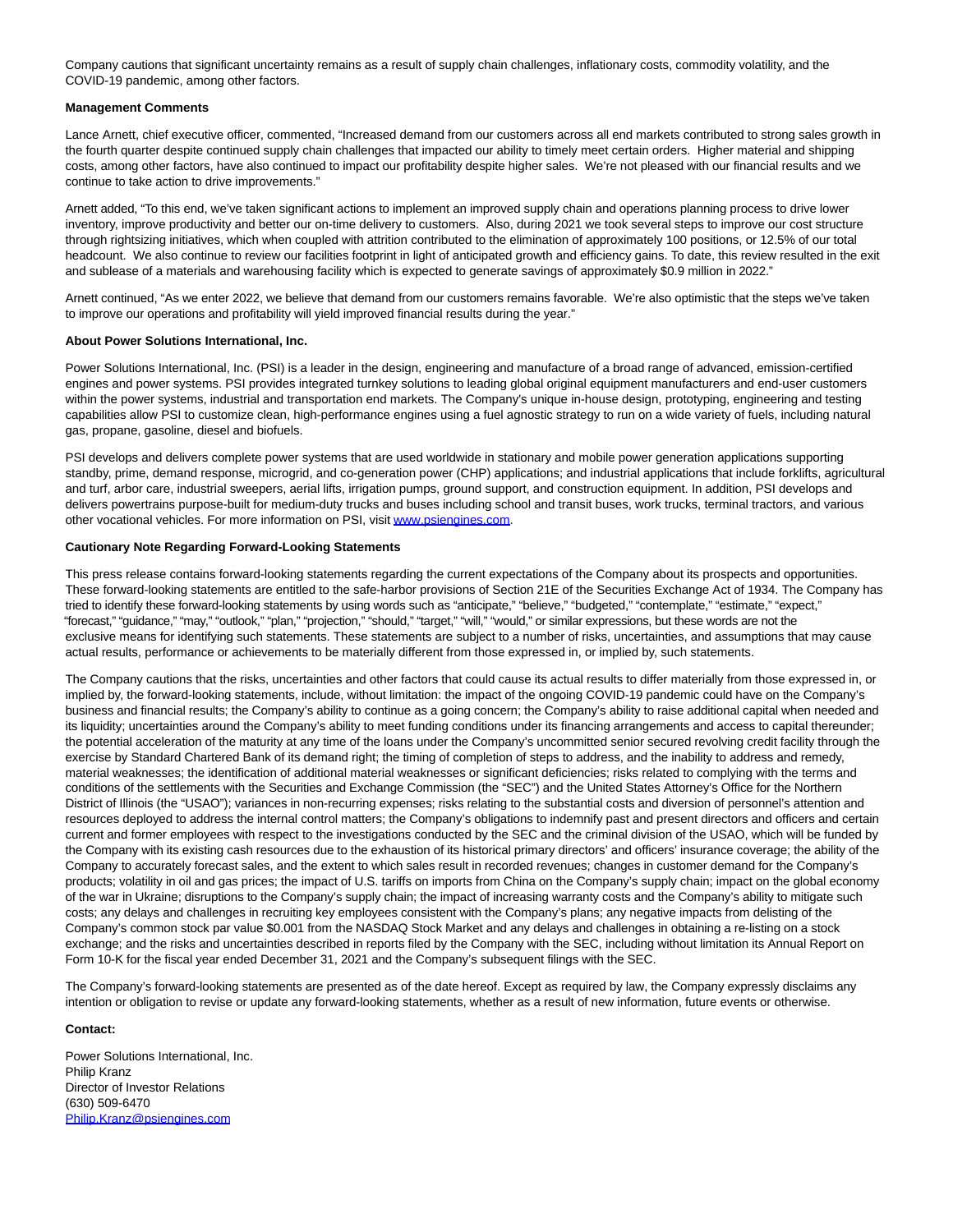# **Results of operations for the three and twelve months ended December 31, 2021 compared with the three and twelve months ended December 31, 2020 (UNAUDITED):**

| (in thousands, except per share<br>amounts) |                | For the Three Months<br><b>Ended December 31.</b> |         |    |           |             |                 | For the Year Ended<br>December 31, |              |             |
|---------------------------------------------|----------------|---------------------------------------------------|---------|----|-----------|-------------|-----------------|------------------------------------|--------------|-------------|
|                                             | 2021           |                                                   | 2020    |    | Change    | ℅<br>Change | 2021            | 2020                               | Change       | %<br>Change |
| <b>Net sales</b>                            | \$<br>126,976  | \$                                                | 105,036 |    | \$21,940  | 21%         | \$456,255       | \$417,639                          | \$38,616     | 9%          |
| Cost of sales                               | 117,311        |                                                   | 86,248  |    | 31,063    | 36%         | 414,984         | 359,191                            | 55,793       | 16%         |
| <b>Gross profit</b>                         | 9,665          |                                                   | 18,788  |    | (9, 123)  | (49)%       | 41,271          | 58,448                             | (17, 177)    | (29)%       |
| Gross margin %                              | 7.6%           |                                                   | 17.9%   |    | (10.3)%   |             | 9.0%            | 14.0%                              | (5.0)%       |             |
| Operating expenses:                         |                |                                                   |         |    |           |             |                 |                                    |              |             |
| Research, development and                   |                |                                                   |         |    |           |             |                 |                                    |              |             |
| engineering expenses                        | 4,663          |                                                   | 6,254   |    | (1,591)   | (25)%       | 22,435          | 25,375                             | (2,940)      | (12)%       |
| Research, development and                   |                |                                                   |         |    |           |             |                 |                                    |              |             |
| engineering expenses as a %<br>of sales     | 3.7%           |                                                   | 6.0%    |    | $(2.3)\%$ |             | 4.9%            | 6.1%                               | $(1.2)\%$    |             |
| Selling, general and                        |                |                                                   |         |    |           |             |                 |                                    |              |             |
| administrative expenses                     | 10,013         |                                                   | 13,310  |    | (3,297)   | (25)%       | 57,871          | 51,744                             | 6.127        | 12%         |
| Selling, general and                        |                |                                                   |         |    |           |             |                 |                                    |              |             |
| administrative expenses as a                |                |                                                   |         |    |           |             |                 |                                    |              |             |
| % of sales                                  | 7.9%           |                                                   | 12.7%   |    | (4.8)%    |             | 12.7%           | 12.4%                              | 0.3%         |             |
| Amortization of intangible<br>assets        | 634            |                                                   | 763     |    | (129)     | (17)%       | 2,535           | 3,053                              | (518)        | (17)%       |
| Total operating expenses                    | 15,310         |                                                   | 20,327  |    | (5,017)   | (25)%       | 82,841          | 80,172                             | 2,669        | 3%          |
| <b>Operating (loss) income</b>              | (5,645)        |                                                   | (1,539) |    | (4, 106)  | NM          | (41, 570)       | (21, 724)                          | (19, 846)    | 91%         |
| Other expense, net:                         |                |                                                   |         |    |           |             |                 |                                    |              |             |
| Interest expense                            | 2,054          |                                                   | 1,503   |    | 551       | 37%         | 7,307           | 5,714                              | 1,593        | 28%         |
| Loss on debt extinguishment                 |                |                                                   |         |    |           |             |                 |                                    |              |             |
| and modifications                           |                |                                                   |         |    |           | $-\%$       |                 | 497                                | (497)        | $(100)$ %   |
| Other income, net                           |                |                                                   | (38)    |    | 38        | $(100)$ %   | $\mathbf{1}$    | (1, 240)                           | 1,241        | $(100)$ %   |
| Total other expense (income)                | 2,054          |                                                   | 1,465   |    | 589       | 40%         | 7,308           | 4,971                              | 2,337        | 47%         |
| Loss before income taxes                    | (7,699)        |                                                   | (3,004) |    | (4,695)   | 156%        | (48, 878)       | (26, 695)                          | (22, 183)    | 83%         |
| Income tax (benefit) expense                | (125)          |                                                   | 59      |    | (184)     | ΝM          | (406)           | (3,713)                            | 3,307        | (89)%       |
| <b>Net loss</b>                             | \$<br>(7, 574) | \$                                                | (3,063) | \$ | (4, 511)  | 147%        | \$<br>(48, 472) | \$<br>(22, 982)                    | \$(25,490)   | 111%        |
| (Loss) earnings per common<br>share:        |                |                                                   |         |    |           |             |                 |                                    |              |             |
| Basic                                       | \$<br>(0.33)   | \$                                                | (0.13)  | \$ | (0.20)    | 154%        | \$<br>(2.12)    | \$<br>(1.00)                       | \$<br>(1.12) | 112%        |
| <b>Diluted</b>                              | \$<br>(0.33)   | \$                                                | (0.13)  | \$ | (0.20)    | 154%        | \$<br>(2.12)    | \$<br>(1.00)                       | \$<br>(1.12) | 112%        |
| <b>Non-GAAP Financial Measures:</b>         |                |                                                   |         |    |           |             |                 |                                    |              |             |
| Adjusted net (loss) income *                | \$<br>(5,733)  | \$                                                | 1.105   | \$ | (6,838)   | <b>NM</b>   | \$ (26,749)     | \$(11,091)                         | \$(15,658)   | 141%        |
| Adjusted (loss) earnings per                |                |                                                   |         |    |           |             |                 |                                    |              |             |
| share - diluted *                           | \$<br>(0.25)   | \$                                                | 0.05    | \$ | (0.30)    | <b>NM</b>   | \$<br>(1.16)    | \$<br>(0.48)                       | \$<br>(0.68) | 142%        |
| <b>EBITDA*</b>                              | \$<br>(3,786)  | \$                                                | 487     | \$ | (4,273)   | <b>NM</b>   | $$$ (34,165)    | \$(12,781)                         | \$(21,384)   | 167%        |
| Adjusted EBITDA *                           | \$<br>(1, 945) | \$                                                | 4,655   | \$ | (6,600)   | (142)%      | \$(12, 442)     | \$<br>3,015                        | \$(15,457)   | <b>NM</b>   |
|                                             |                |                                                   |         |    |           |             |                 |                                    |              |             |

NM Not meaningful

\* See reconciliation of non-GAAP financial measures to GAAP results below

# **POWER SOLUTIONS INTERNATIONAL, INC. CONSOLIDATED BALANCE SHEETS (UNAUDITED)**

| (in thousands, except par values) | As of December 31, |  |        |  |  |  |  |  |  |  |
|-----------------------------------|--------------------|--|--------|--|--|--|--|--|--|--|
|                                   | 2021               |  | 2020   |  |  |  |  |  |  |  |
| <b>ASSETS</b>                     |                    |  |        |  |  |  |  |  |  |  |
| Current assets:                   |                    |  |        |  |  |  |  |  |  |  |
| Cash and cash equivalents         | \$<br>6.255        |  | 20,968 |  |  |  |  |  |  |  |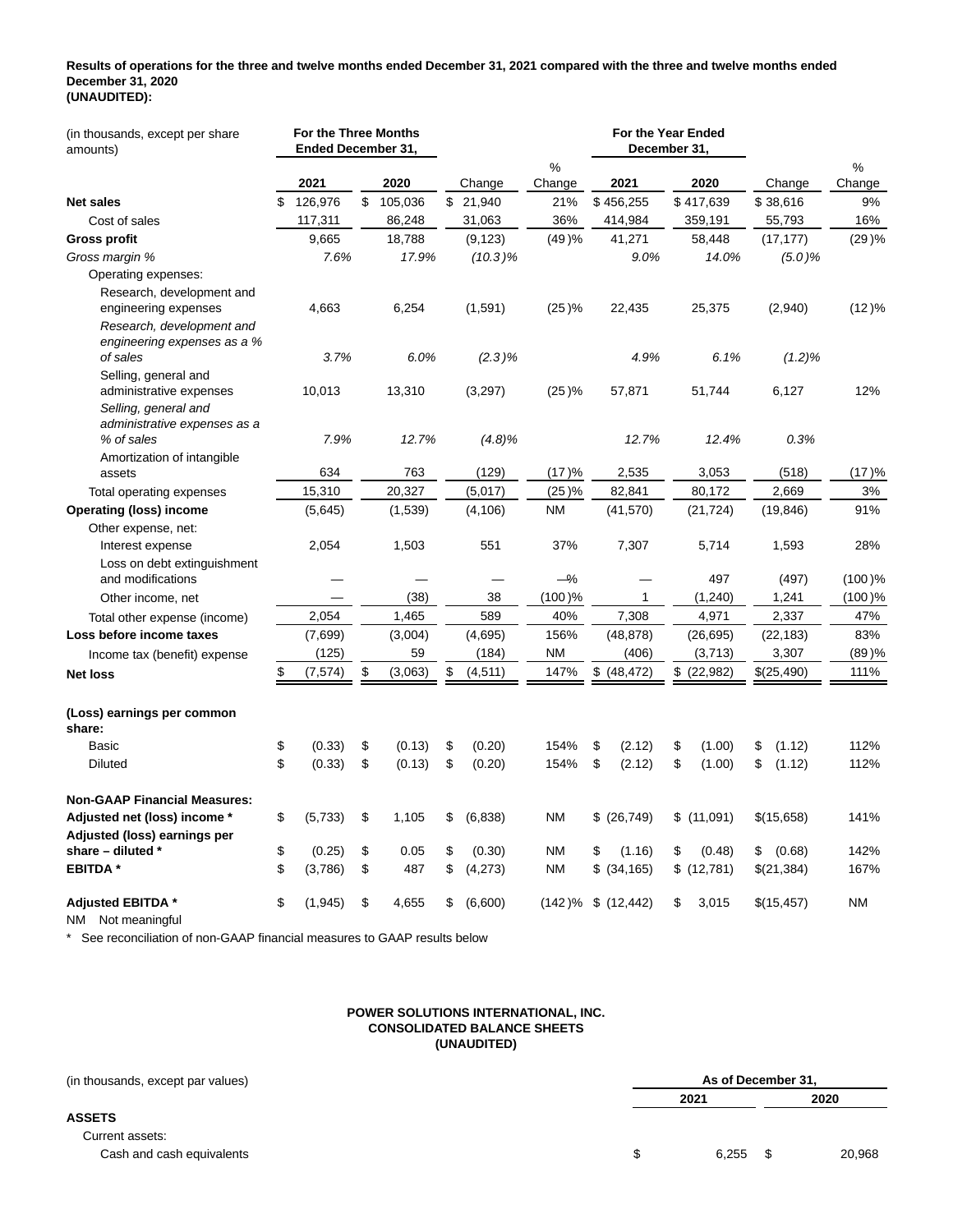| Restricted cash                                                                                                                                                            | 3,477         | 3,299         |
|----------------------------------------------------------------------------------------------------------------------------------------------------------------------------|---------------|---------------|
| Accounts receivable, net of allowances of \$3,420 and \$3,701 as of December 31, 2021                                                                                      |               |               |
| and December 31, 2020, respectively                                                                                                                                        | 65,110        | 60,148        |
| Income tax receivable                                                                                                                                                      | 4,276         | 3,708         |
| Inventories, net                                                                                                                                                           | 142,192       | 108,213       |
| Prepaid expenses and other current assets                                                                                                                                  | 8,918         | 6,351         |
| Total current assets                                                                                                                                                       | 230,228       | 202,687       |
| Property, plant and equipment, net                                                                                                                                         | 17,344        | 20,181        |
| Intangible assets, net                                                                                                                                                     | 7,784         | 10,319        |
| Goodwill                                                                                                                                                                   | 29,835        | 29,835        |
| Other noncurrent assets                                                                                                                                                    | 15,347        | 20,955        |
| <b>TOTAL ASSETS</b>                                                                                                                                                        | \$<br>300,538 | \$<br>283,977 |
| LIABILITIES AND STOCKHOLDERS' EQUITY (DEFICIT)                                                                                                                             |               |               |
| <b>Current liabilities:</b>                                                                                                                                                |               |               |
| Accounts payable                                                                                                                                                           | \$<br>93,256  | \$<br>31,547  |
| Current maturities of long-term debt                                                                                                                                       | 254           | 310           |
| Revolving line of credit                                                                                                                                                   | 130,000       | 130,000       |
| Other short-term financing                                                                                                                                                 | 25,000        |               |
| Other accrued liabilities                                                                                                                                                  | 34,801        | 77,619        |
| <b>Total current liabilities</b>                                                                                                                                           | 283,311       | 239,476       |
| Deferred income taxes                                                                                                                                                      | 1,016         | 886           |
| Long-term debt, net of current maturities                                                                                                                                  | 25,636        | 781           |
| Noncurrent contract liabilities                                                                                                                                            | 3,330         | 3,181         |
| Other noncurrent liabilities                                                                                                                                               | 29,268        | 33,556        |
| <b>TOTAL LIABILITIES</b>                                                                                                                                                   | \$<br>342,561 | \$<br>277,880 |
|                                                                                                                                                                            |               |               |
| <b>STOCKHOLDERS' EQUITY (DEFICIT)</b>                                                                                                                                      |               |               |
| Preferred stock - \$0.001 par value. Shares authorized: 5,000. No shares issued and                                                                                        |               |               |
| outstanding at all dates.                                                                                                                                                  | \$            | \$            |
| Common stock - \$0.001 par value; 50,000 shares authorized; 23,117 and 23,117 shares<br>issued; 22,926 and 22,892 shares outstanding at December 31, 2021 and December 31, |               |               |
| 2020, respectively                                                                                                                                                         | 23            | 23            |
| Additional paid-in capital                                                                                                                                                 | 157,436       | 157,262       |
| <b>Accumulated deficit</b>                                                                                                                                                 | (198, 366)    | (149, 894)    |
| Treasury stock, at cost, 191 and 225 shares at December 31, 2021 and December 31, 2020,<br>respectively                                                                    | (1, 116)      | (1,294)       |
| TOTAL STOCKHOLDERS' EQUITY (DEFICIT)                                                                                                                                       | (42, 023)     | 6,097         |
| TOTAL LIABILITIES AND STOCKHOLDERS' EQUITY (DEFICIT)                                                                                                                       | \$<br>300,538 | \$<br>283,977 |
|                                                                                                                                                                            |               |               |

# **POWER SOLUTIONS INTERNATIONAL, INC. CONSOLIDATED STATEMENTS OF CASH FLOWS (UNAUDITED)**

| (in thousands)                                                                 |      | For the Three Months Ended<br>December 31, |  | For the Year Ended<br>December 31, |  |                |  |           |  |
|--------------------------------------------------------------------------------|------|--------------------------------------------|--|------------------------------------|--|----------------|--|-----------|--|
|                                                                                | 2021 |                                            |  | 2020                               |  | 2021           |  | 2020      |  |
| Cash used in operating activities                                              |      |                                            |  |                                    |  |                |  |           |  |
| Net loss                                                                       | \$   | $(7,574)$ \$                               |  | $(3,063)$ \$                       |  | $(48, 472)$ \$ |  | (22, 982) |  |
| Adjustments to reconcile net loss to net cash used in<br>operating activities: |      |                                            |  |                                    |  |                |  |           |  |
| Amortization of intangible assets                                              |      | 634                                        |  | 763                                |  | 2,535          |  | 3,053     |  |
| Depreciation                                                                   |      | 1,224                                      |  | 1,225                              |  | 4,871          |  | 5,147     |  |
| Stock-based compensation expense                                               |      | 60                                         |  | 125                                |  | 394            |  | 607       |  |
| Amortization of financing fees                                                 |      | 717                                        |  | 492                                |  | 2,819          |  | 1,594     |  |
| Deferred income taxes                                                          |      | (150)                                      |  | 47                                 |  | 29             |  | (1, 452)  |  |
| Loss on extinguishment of debt                                                 |      |                                            |  |                                    |  |                |  | 497       |  |
| Other adjustments, net                                                         |      | 289                                        |  | 52                                 |  | 941            |  | (209)     |  |
| Changes in operating assets and liabilities:                                   |      |                                            |  |                                    |  |                |  |           |  |
| Accounts receivable, net                                                       |      | (10, 563)                                  |  | (7, 472)                           |  | (4,952)        |  | 44,611    |  |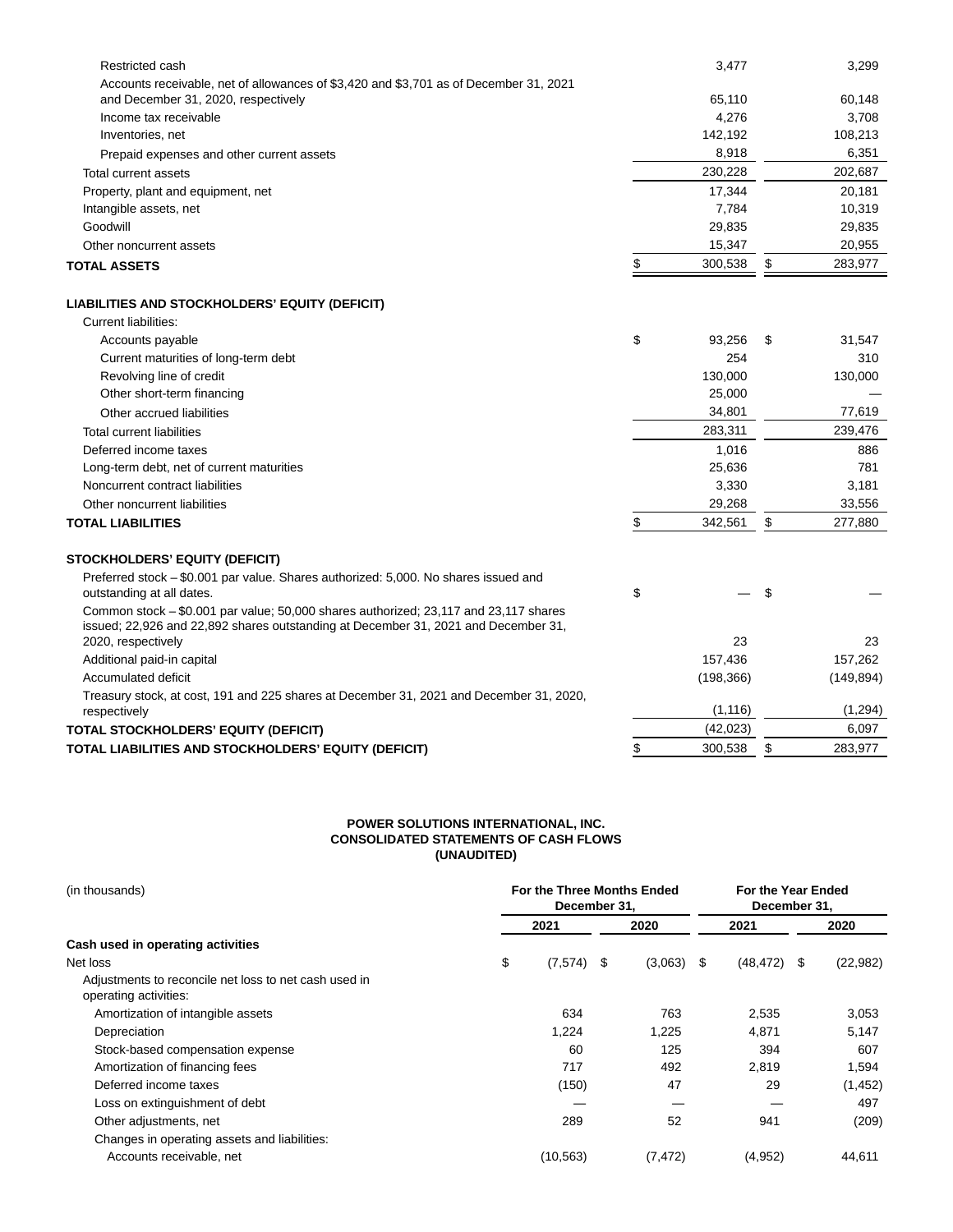| Inventory, net                                                         | 2,327       | 20,460       | (34, 840)   | (382)        |
|------------------------------------------------------------------------|-------------|--------------|-------------|--------------|
| Prepaid expenses and other assets                                      | 2,394       | 9,320        | (103)       | 3,958        |
| Accounts payable                                                       | 3,307       | (13, 679)    | 62,105      | (44, 161)    |
| Accrued expenses                                                       | (15, 848)   | (5, 466)     | (42, 759)   | 11,106       |
| Other noncurrent liabilities                                           | 806         | (8, 114)     | (4,046)     | (8,981)      |
| Net cash used in operating activities                                  | (22, 377)   | (5,310)      | (61, 478)   | (7, 594)     |
| Cash (used in) provided by investing activities                        |             |              |             |              |
| Capital expenditures                                                   | 188         | (411)        | (1,968)     | (2,402)      |
| Return of investment in joint venture                                  |             |              | 2,263       |              |
| Proceeds from corporate-owned life insurance                           |             |              |             | 930          |
| Other investing activities, net                                        | 15          | 53           | 103         | 60           |
| Net cash (used in) provided by investing activities                    | 203         | (358)        | 398         | (1, 412)     |
| Cash provided by (used in) financing activities                        |             |              |             |              |
| Repayments of long-term debt and lease liabilities                     | (94)        | (90)         | (380)       | (55, 290)    |
| Proceeds from debt financings                                          | 25,000      |              | 51,309      |              |
| Repayment of short-term financings                                     | (472)       |              | (1, 180)    |              |
| Proceeds from revolving line of credit                                 |             |              |             | 180,298      |
| Repayments of revolving line of credit                                 |             |              |             | (89, 826)    |
| Payments of deferred financing costs                                   | (600)       |              | (3, 162)    | (1,970)      |
| Other financing activities, net                                        | (2)         | (1)          | (42)        | 58           |
| Net cash provided by (used in) financing activities                    | 23,832      | (91)         | 46,545      | 33,270       |
| Net (decrease) increase in cash, cash equivalents, and restricted cash | 1,658       | (5,759)      | (14, 535)   | 24,264       |
| Cash, cash equivalents, and restricted cash at beginning of the period | 8,074       | 30,026       | 24,267      | 3            |
| Cash, cash equivalents, and restricted cash at end of the period       | \$<br>9,732 | \$<br>24,267 | 9,732<br>\$ | \$<br>24,267 |

#### **Non-GAAP Financial Measures**

In addition to the results provided in accordance with accounting principles generally accepted in the United States ("U.S. GAAP") above, this press release also includes non-GAAP (adjusted) financial measures. Non-GAAP financial measures provide insight into selected financial information and should be evaluated in the context in which they are presented. These non-GAAP financial measures have limitations as analytical tools and should not be considered in isolation from, or as a substitute for, financial information presented in compliance with U.S. GAAP, and non-GAAP financial measures as reported by the Company may not be comparable to similarly titled amounts reported by other companies. The non-GAAP financial measures should be considered in conjunction with the consolidated financial statements, including the related notes, and Management's Discussion and Analysis of Financial Condition and Results of Operations included in the Company's Form 10-K for the year ended December 31, 2021. Management does not use these non-GAAP financial measures for any purpose other than the reasons stated below.

| <b>Non-GAAP Financial Measure</b>  | <b>Comparable GAAP Financial Measure</b>   |
|------------------------------------|--------------------------------------------|
| Adjusted net income (loss)         | Net income (loss)                          |
| Adjusted earnings (loss) per share | Earnings (loss) per common share – diluted |
| <b>EBITDA</b>                      | Net income (loss)                          |
| <b>Adjusted EBITDA</b>             | Net income (loss)                          |

The Company believes that Adjusted net income (loss), Adjusted earnings (loss) per share, EBITDA, and Adjusted EBITDA provide relevant and useful information, which is widely used by analysts, investors and competitors in its industry as well as by the Company's management in assessing the performance of the Company. Adjusted net income (loss) is defined as net income (loss) as adjusted for certain items that the Company believes are not indicative of its ongoing operating performance. Adjusted earnings (loss) per share is a measure of the Company's diluted earnings (loss) per common share adjusted for the impact of special items. EBITDA provides the Company with an understanding of earnings before the impact of investing and financing charges and income taxes. Adjusted EBITDA further excludes the effects of other non-cash charges and certain other items that do not reflect the ordinary earnings of the Company's operations.

Adjusted net income (loss), Adjusted earnings (loss) per share, EBITDA, and Adjusted EBITDA are used by management for various purposes, including as a measure of performance of the Company's operations and as a basis for strategic planning and forecasting. Adjusted net income (loss), Adjusted earnings (loss) per share, and Adjusted EBITDA may be useful to an investor because these measures are widely used to evaluate companies' operating performance without regard to items excluded from the calculation of such measures, which can vary substantially from company to company depending on the accounting methods, the book value of assets, the capital structure and the method by which the assets were acquired, among other factors. They are not, however, intended as alternative measures of operating results or cash flow from operations as determined in accordance with U.S. GAAP.

## **The following table presents a reconciliation from Net loss to Adjusted net (loss) earnings for the three and twelve months ended December 31, 2021 and 2020 (UNAUDITED):**

| (in thousands)                        | For the Three Months Ended<br>December 31. |  | For the Year Ended<br>December 31. |      |          |     |          |  |
|---------------------------------------|--------------------------------------------|--|------------------------------------|------|----------|-----|----------|--|
|                                       | 2021                                       |  | 2020                               |      | 2021     |     | 2020     |  |
| Net loss                              | (7.574)                                    |  | (3,063)                            | - \$ | (48.472) | - S | (22,982) |  |
| Stock-based compensation <sup>1</sup> | 60                                         |  | 125                                |      | 394      |     | 607      |  |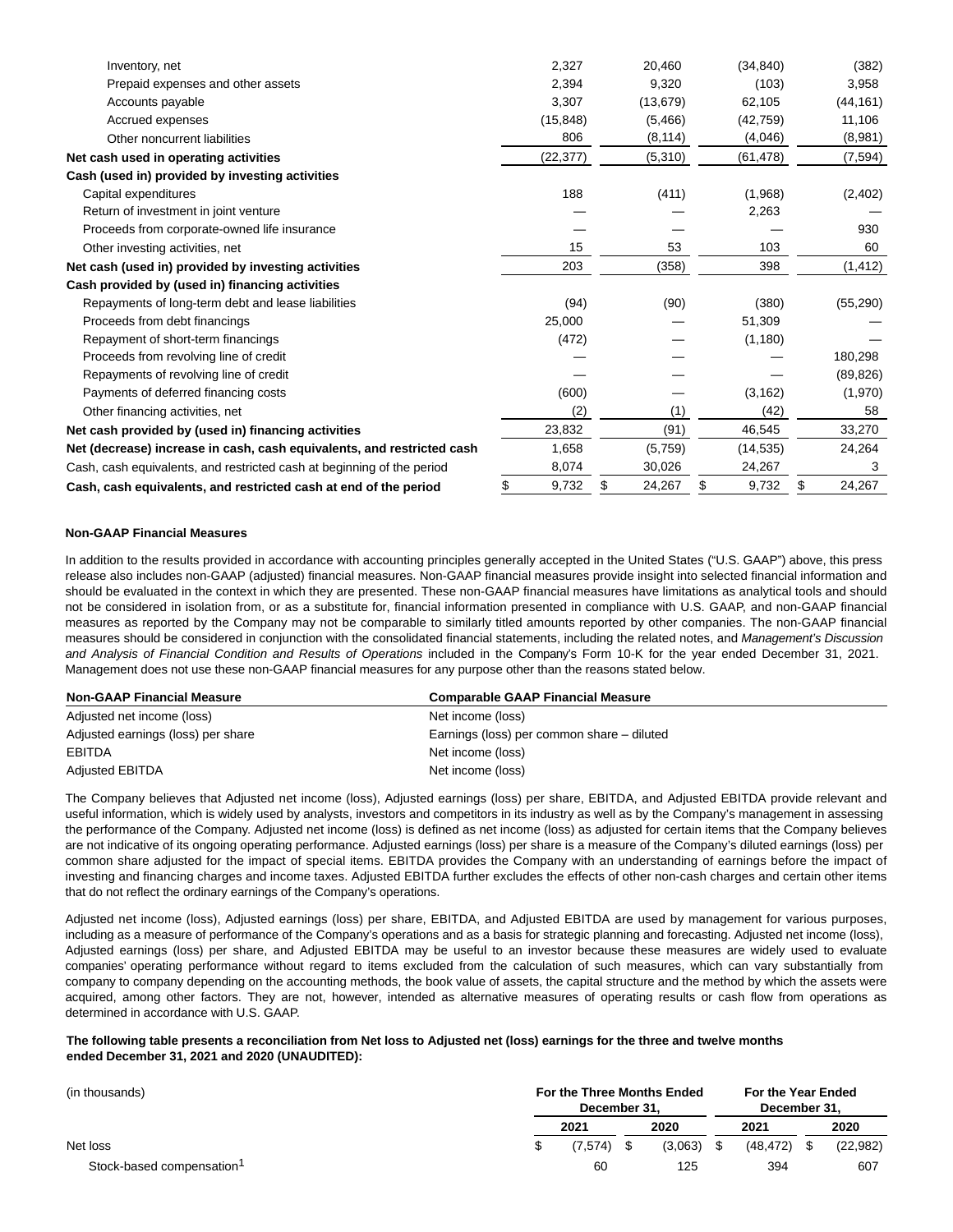| Loss on debt extinguishment <sup>2</sup>                         |         |       |          | 497      |
|------------------------------------------------------------------|---------|-------|----------|----------|
| Severance <sup>3</sup>                                           | 905     |       | 1.595    | 332      |
| Incremental financial reporting <sup>4</sup>                     |         |       |          | 1,783    |
| Internal control remediation <sup>5</sup>                        | 312     | 285   | 1.283    | 1,314    |
| Governmental investigations and other legal matters <sup>6</sup> | 564     | 3.758 | 18.451   | 12.193   |
| Life insurance proceeds <sup>7</sup>                             |         |       |          | (930)    |
| Discrete income tax items <sup>8</sup>                           |         |       |          | (3,905)  |
| <b>Adjusted net (loss) earnings</b>                              | (5,733) | 1,105 | (26,749) | (11,091) |
|                                                                  |         |       |          |          |

# **The following table presents a reconciliation from Loss per common share – diluted to Adjusted (loss) earnings per share for the three and twelve months ended December 31, 2021 and 2020 (UNAUDITED):**

|                                                                  | For the Three Months Ended<br>December 31, |        |    |        | For the Year Ended<br>December 31. |        |   |        |  |
|------------------------------------------------------------------|--------------------------------------------|--------|----|--------|------------------------------------|--------|---|--------|--|
|                                                                  |                                            | 2021   |    | 2020   |                                    | 2021   |   | 2020   |  |
| Loss per common share - diluted                                  | \$                                         | (0.33) | \$ | (0.13) | \$                                 | (2.12) | S | (1.00) |  |
| Stock-based compensation <sup>1</sup>                            |                                            |        |    | 0.01   |                                    | 0.02   |   | 0.03   |  |
| Loss on debt extinguishment <sup>2</sup>                         |                                            |        |    |        |                                    |        |   | 0.02   |  |
| Severance <sup>3</sup>                                           |                                            | 0.04   |    |        |                                    | 0.07   |   | 0.01   |  |
| Incremental financial reporting <sup>4</sup>                     |                                            |        |    |        |                                    |        |   | 0.08   |  |
| Internal control remediation <sup>5</sup>                        |                                            | 0.01   |    | 0.01   |                                    | 0.06   |   | 0.06   |  |
| Governmental investigations and other legal matters <sup>6</sup> |                                            | 0.03   |    | 0.16   |                                    | 0.81   |   | 0.53   |  |
| Life insurance proceeds <sup>7</sup>                             |                                            |        |    |        |                                    |        |   | (0.04) |  |
| Discrete income tax items <sup>8</sup>                           |                                            |        |    |        |                                    |        |   | (0.17) |  |
| Adjusted (loss) earnings per share - diluted                     |                                            | (0.25) |    | 0.05   | S                                  | (1.16) |   | (0.48) |  |
| Diluted shares (in thousands)                                    |                                            | 22,926 |    | 22,891 |                                    | 22,908 |   | 22,872 |  |

# **The following table presents a reconciliation from Net loss to EBITDA and Adjusted EBITDA for the three and twelve months ended December 31, 2021 and 2020 (UNAUDITED):**

| (in thousands)                                                 | For the Three Months Ended<br>December 31, |          |    |         |    | For the Year Ended<br>December 31, |      |           |  |  |  |
|----------------------------------------------------------------|--------------------------------------------|----------|----|---------|----|------------------------------------|------|-----------|--|--|--|
|                                                                |                                            | 2021     |    | 2020    |    | 2021                               |      | 2020      |  |  |  |
| Net loss                                                       | \$                                         | (7,574)  | \$ | (3,063) | \$ | (48, 472)                          | - \$ | (22, 982) |  |  |  |
| Interest expense                                               |                                            | 2,054    |    | 1,503   |    | 7,307                              |      | 5,714     |  |  |  |
| Income tax expense (benefit)                                   |                                            | (125)    |    | 59      |    | (406)                              |      | (3,713)   |  |  |  |
| Depreciation                                                   |                                            | 1,225    |    | 1,225   |    | 4,871                              |      | 5,147     |  |  |  |
| Amortization of intangible assets                              |                                            | 634      |    | 763     |    | 2,535                              |      | 3,053     |  |  |  |
| <b>EBITDA</b>                                                  |                                            | (3,786)  |    | 487     |    | (34, 165)                          |      | (12, 781) |  |  |  |
| Stock-based compensation <sup>1</sup>                          |                                            | 60       |    | 125     |    | 394                                |      | 607       |  |  |  |
| Loss on debt extinguishment <sup>2</sup>                       |                                            |          |    |         |    |                                    |      | 497       |  |  |  |
| Severance <sup>3</sup>                                         |                                            | 905      |    |         |    | 1,595                              |      | 332       |  |  |  |
| Incremental financial reporting <sup>4</sup>                   |                                            |          |    |         |    |                                    |      | 1,783     |  |  |  |
| Internal control remediation <sup>5</sup>                      |                                            | 312      |    | 285     |    | 1,283                              |      | 1,314     |  |  |  |
| Government investigations and other legal matters <sup>6</sup> |                                            | 564      |    | 3,758   |    | 18,451                             |      | 12,193    |  |  |  |
| Life insurance proceeds'                                       |                                            |          |    |         |    |                                    |      | (930)     |  |  |  |
| <b>Adjusted EBITDA</b>                                         | \$                                         | (1, 945) | \$ | 4,655   | \$ | (12, 442)                          | S    | 3,015     |  |  |  |

1. Amounts reflect non-cash stock-based compensation expense.

2. Amount represents the loss on the extinguishment of the Wells Fargo Credit Agreement and the Unsecured Senior Notes in April 2020 as further discussed in Note 6. Debt of Item 8. Financial Statements and Supplementary Data within the Company's Form 10-K for the year ended December 31, 2021.

3. Amounts represent severance and other post-employment costs for certain former employees of the Company.